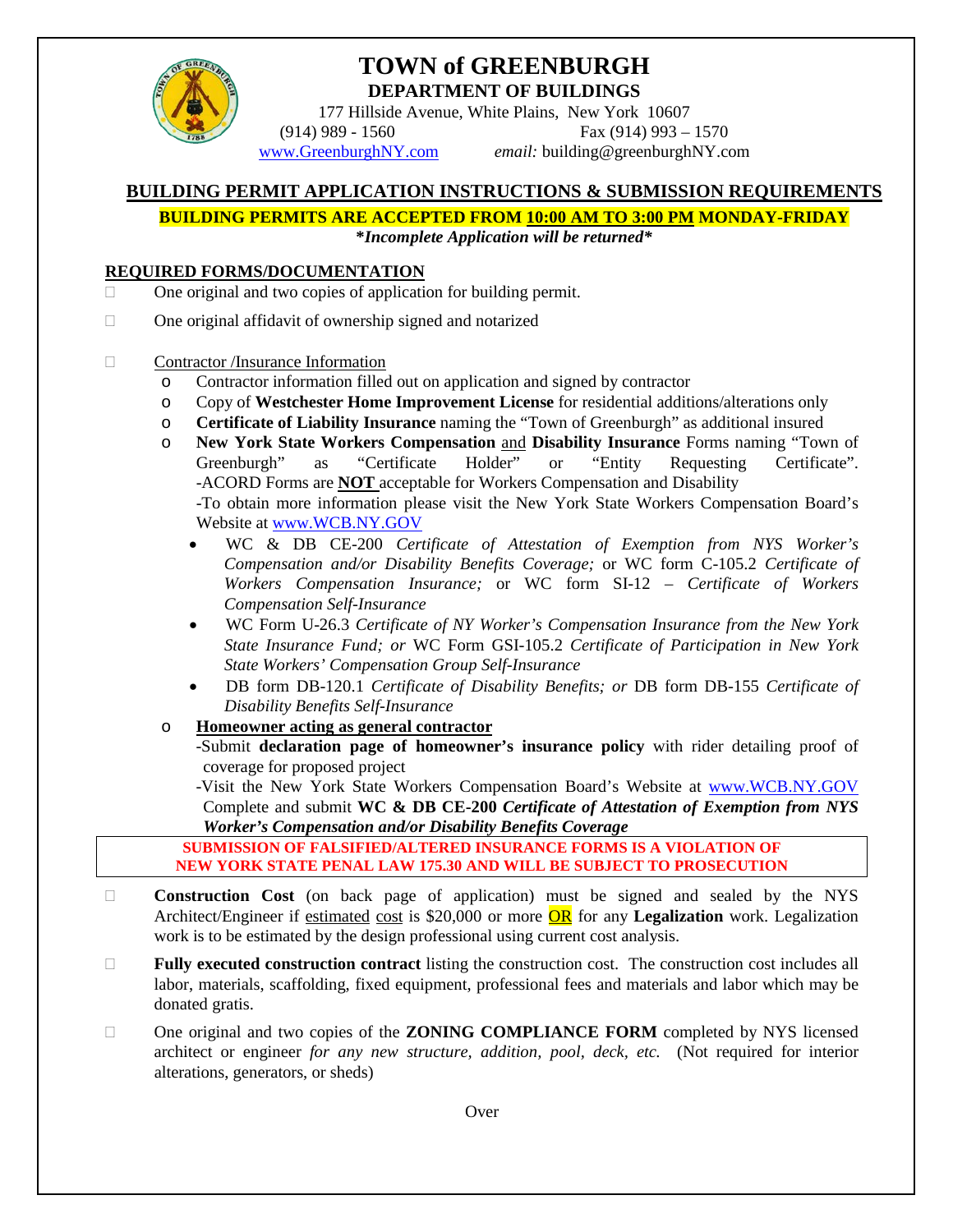- If applicant has a homeowner's association, a letter from the homeowner's association must be provided stating they have reviewed and approved the proposed plans
- **Truss** construction (if applicable) must be identified on page two of the building permit application
- $\Box$  If private disposal (septic tank/field) and/or well water exist, approval by the Westchester County Health Department (914-813-5256) must be submitted with the application.

## **Steep Slopes/Wetlands Clearance Forms (only for exterior work)**

Any proposed addition, exterior alteration requiring excavation or new structure require submission of a Steep Slopes Clearance Form to the Town Engineer and Wetland/ Watercourse Clearance form to the Department of Community Development. **These forms must be** *APPROVED* **by the respective Departments prior to submission of this building permit application.** (Roof-mounted solar panels, generators do not require slope or wetlands clearances, and sheds under 150 sq. ft. with poured concrete bases require wetlands clearance forms)

- **Town Engineer Stormwater Management Control Permit (as required by Town Engineer)** Applications that include disturbance of 500 square feet or greater require may require a Stormwater Management Control Permit from the Town Engineer.
- $\Box$  Res Check or Com Check (if required)

#### **REQUIRED PLANS**

 **Three (3) complete sets of plans** to scale, each set **with original signature and seals of a New York State licensed architect/engineer**, showing proposed construction and a listing of the allowable unit stresses and other pertinent design criteria used in determining the sizes of structural members for the proposal. Minimum plan size is 18" x 24". Plans must be folded with title block showing.

#### **Three (3) copies of a certified survey / site plan (exterior alterations only) showing**

- o Position of structure with full dimensions.
- o Position of parking unit(s)
- o Front, side and rear yard setbacks from all structures on site.
- o Proposed elevation of base, garage, or cellar floor, whichever is lowest.
- o Elevation of existing grade at property corners.
- o Elevation of existing grade at building corners.
- o Type of erosion control and location of erosion control

#### **FEES REQUIRED UPON SUBMSSION OF APPLICATION**

#### **New work**

- Application Fee......................................................\$ 100.00 +
- Building Permit Fee ……………………………...\$ 18.00/per \$1,000 of Construction Cost (ROUND UP) (*for example a construction cost of \$2,500 building permit fee would be \$18 \* 3 = \$54+\$100 application fee)*

#### **Legalization of work previously performed without permits**

- Application Fee................................................... \$ 200.00+
- □ Building Permit Fee................................\$ 36.00/per \$1,000 of Construction Cost (ROUND UP)

## **OTHER IMPORTANT INFORMATION**

-Do not plant landscaping in the Town's right-of-way



-Dig Safely New York – 1-800-962-7962 or [www.digsafelynewyork.com](http://www.digsafelynewyork.com/) before you dig

-Please contact the Department of Public Works/Engineering at 914-989-1580 to inquire if the following permits are required; Right-Of-Way, Street Opening, or Fill. (Please note that if your project requires a permit from DPW it must be procured prior to issuance of the Building Permit)

-Contact the Forestry Officer at 914-989-1538 for a tree removal permit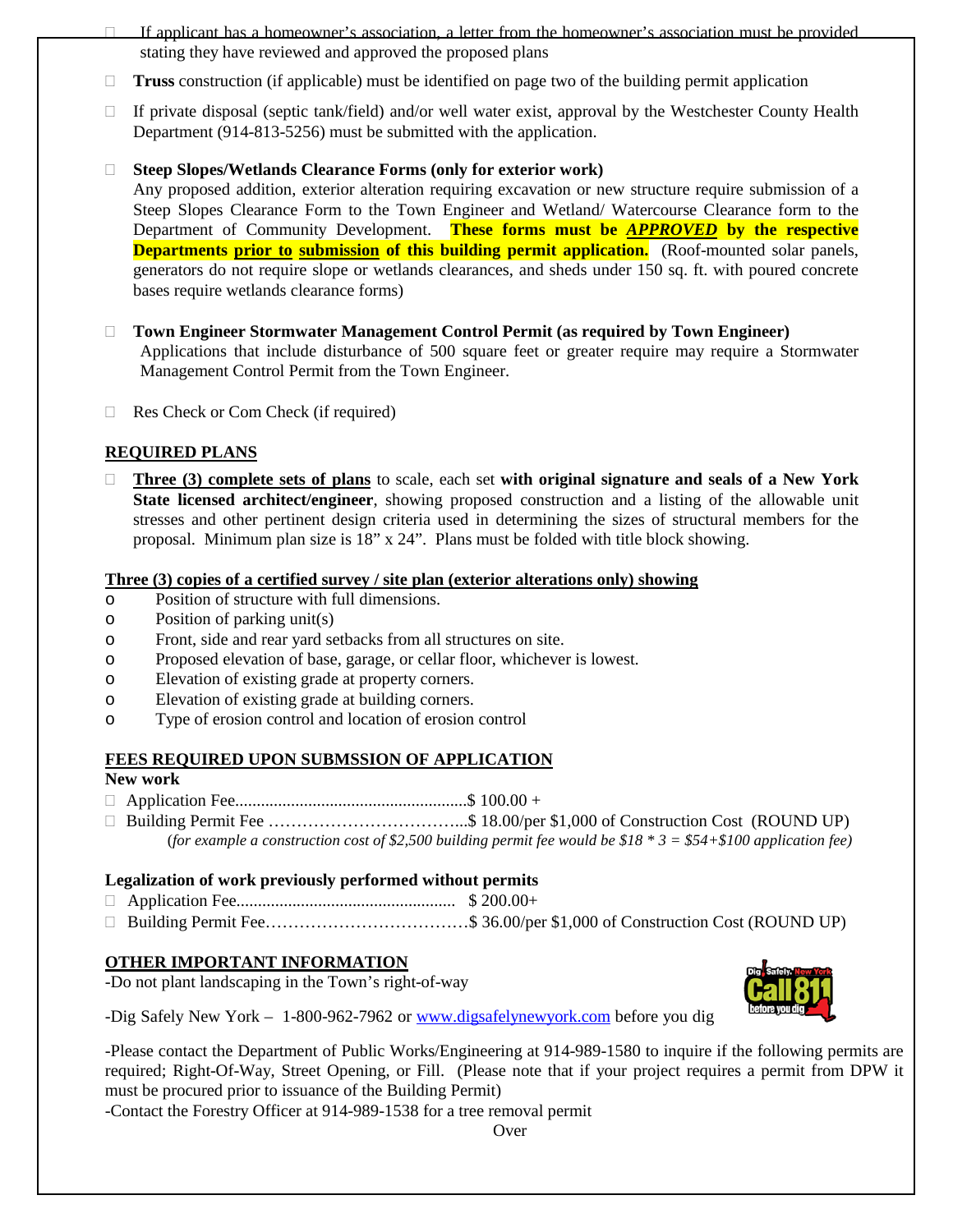#### **SPECIFIC INSTRUCTIONS FOR**

## **SHEDS, KITCHENS, BATHROOMS, GENERATORS, PATIOS, AND POOLS/HOT TUBS**

#### **SHEDS**

- o Sheds up to 100 square feet must be located a minimum of 3 feet from the rear and side property lines. Sheds between 101 and 150 square feet must be located a minimum of 5 feet from the rear and side property lines.
- o Sheds are restricted to the rear yard only.
- o Maximum height of a shed is 10 ft.

#### **Required submissions for sheds**:

- $\Box$  Completed building permit application (one original, two copies), affidavit of ownership, \$100 application fee plus \$18.00 per \$1,000 of the cost of the shed
- $\Box$  Three (3) copies of a survey showing the location of the shed (to scale) with distance to rear and side property lines.
- $\Box$  Prefabricated Sheds Three (3) copies of schematics of shed (obtained from manufacturer or retailer) showing dimensions and material details.
- $\Box$  Hand-built sheds Three (3) copies of a hand rendering of shed (to scale) detailing materials to be used as all dimensions
- $\Box$  Approved wetlands clearance form (if proposed with concrete base)

#### **RESIDENTIAL EXISTING KITCHEN AND/OR BATHROOM\* REMODELING** \*added 10/2/2018

If walls are proposed to be removed or installed, please follow all instructions listed on page 1 and 2 of the instructions - all other remodels (that do not include removal or construction of walls) please see below  **Required submissions for kitchen and/or bathroom\* remodels**:

- $\Box$  Building permit application (one original  $+$  two copies), all contractor information (insurances and license), affidavit of ownership, \$100 Application Fee + \$18.00/\$1,000 of construction cost
- $\Box$  Three (3) copies of floor plan to scale, showing the location of all appliances, fixtures, cabinetry, counter tops, etc. (if bearing or non-bearing walls are to removed and/or added drawings prepared by a NYS design professional are required) Indicate floor level of kitchen and/or bathroom(s) on plans.

#### **EMERGENCY AUTOMATIC STAND-BY GENERATORS** -

- o Generators must be a minimum of 3 feet from any combustible wall; 18" from 1 Hour rated walls
- o Generators must be a minimum of 5 feet from any operable window or door opening
- o Generators must be located within the minimum required side/rear yard setback for accessory structures
- o Generator noise levels may not exceed 65 dba at any property line

#### **Required submissions for generators**

- $\Box$  Permit Application (one original, two copies), all contractor information (insurances and license), affidavit of ownership \$100 application fee plus \$18.00/\$1,000 of the cost of the generator
- $\Box$  Completed electrical, plumbing, compressed gas permit applications may be submitted with the generator application, or the trades can file after the permit has been obtained
- $\Box$  Three (3) copies of site plan or survey showing the location of the proposed generator, the dimensions of the proposed generator, setbacks from the rear and side property lines, dimension to the nearest combustible wall (if any), dimension to the nearest operable window and the building setback from each of the side property line. Also show the location of the proposed propane tank. If natural gas is proposed, show location of proposed gas line

 $\Box$  Cut sheets/technical data for the proposed generator including sound data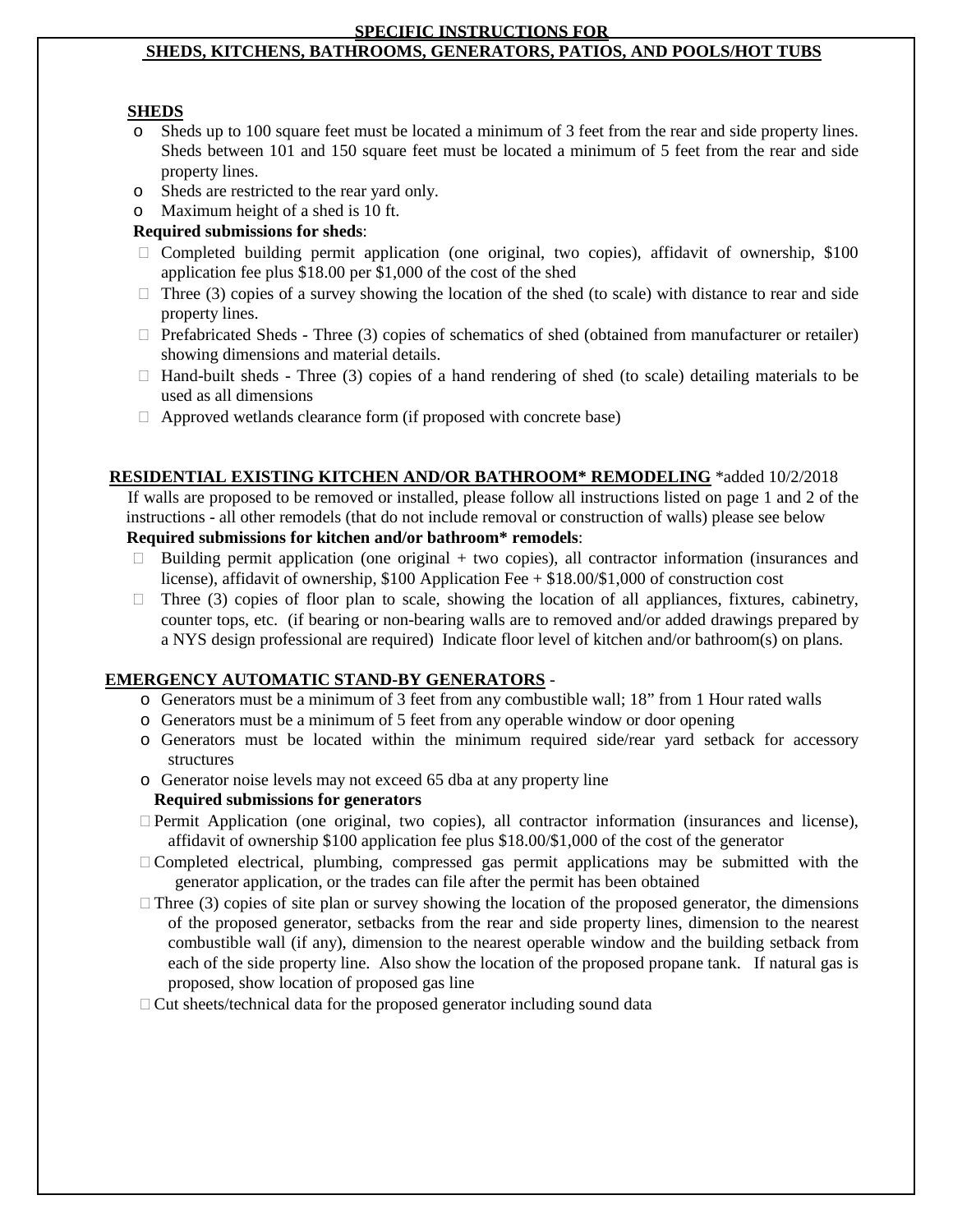#### **ON-GRADE PATIOS (**NOT WOOD**)**

- $\Box$  Approved slope and wetlands clearance forms (see page 2 of instructions)
- $\square$  Completed building permit application (one original, two copies), affidavit of ownership, \$100 application fee plus \$18.00 per \$1,000 of the cost of proposed patio (see pages 1-2 of instructions for details)
- $\Box$  Site plan or survey showing location of proposed patio including patio dimensions with distances to rear and side property lines
- □ Zoning Compliance form detailing size of lot and impervious surface coverage

#### **SWIMMING POOL / HOT TUBS-Additional required submission documents**

- $\Box$  Approved slope and wetlands clearance forms (see page 2 of instructions)
- $\Box$  Completed building permit application (one original, two copies), affidavit of ownership, \$100 application fee plus \$18.00 per \$1,000 of the cost of proposed pool, zoning compliance form (see pages 1-2 of instructions for details)
- $\Box$  Specifications of pool and/or hot tub, including all equipment, any covers and alarms
- $\Box$  Site plan showing location of pool and/or hot tub and any equipment with distances to property lines
- $\Box$  If decking is proposed around pool and/or hot tub, a New York State licensed architect or engineer is required to prepare drawings (if a hot tub to be located on an existing deck, a licensed NYS architect or engineer must provide certification of structural integrity of deck to support hot tub)
- $\Box$  Provide details of New York State pool barrier compliance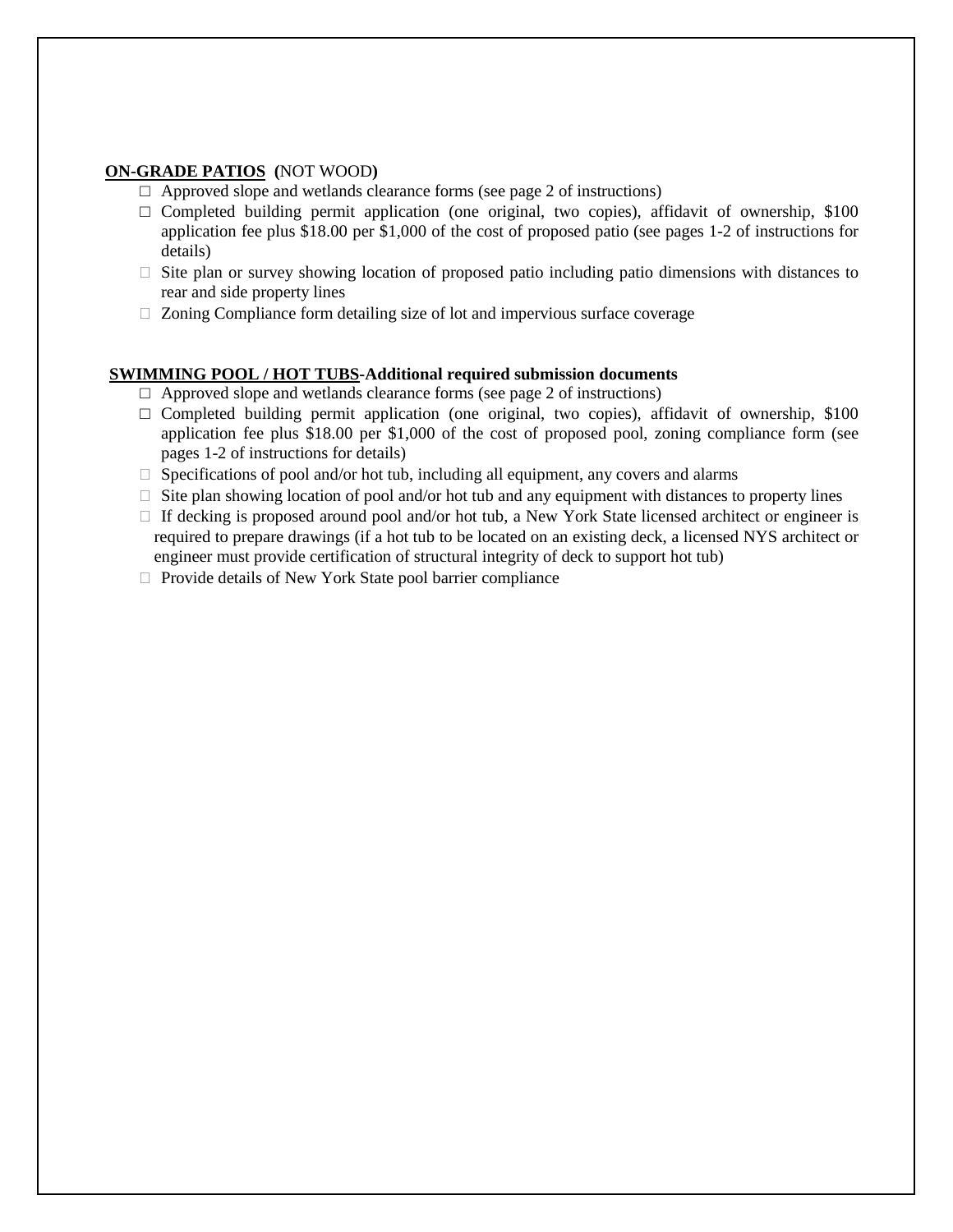|               | <b>TOWN OF GREENBURGH</b><br><b>APPLICATION FOR BUILDING PERMIT</b>                                                                                                                                                            |  |                        |  |  |
|---------------|--------------------------------------------------------------------------------------------------------------------------------------------------------------------------------------------------------------------------------|--|------------------------|--|--|
| Fees          | ~OFFICE USE ONLY~                                                                                                                                                                                                              |  | <b>Submission Date</b> |  |  |
| Permit Fee:   | Permit Number:                                                                                                                                                                                                                 |  |                        |  |  |
| Total Fee:    | Application and plans are approved for permit issuance:                                                                                                                                                                        |  |                        |  |  |
| Payment Form: | Town of Greenburgh Building Inspector                                                                                                                                                                                          |  |                        |  |  |
| CK CR MO      | <b>SUBJECT PROPERTY INFORMATION</b>                                                                                                                                                                                            |  |                        |  |  |
|               |                                                                                                                                                                                                                                |  |                        |  |  |
|               | Apartment #: ___________Floor #____________Suite #_____________Parcel ID: __________________________                                                                                                                           |  |                        |  |  |
|               | Zoning District ___________________________Year of Original Construction: ___________________________________                                                                                                                  |  |                        |  |  |
|               | <b>OWNER/LESSEE INFORMATION</b>                                                                                                                                                                                                |  |                        |  |  |
|               |                                                                                                                                                                                                                                |  |                        |  |  |
|               |                                                                                                                                                                                                                                |  |                        |  |  |
|               |                                                                                                                                                                                                                                |  |                        |  |  |
|               |                                                                                                                                                                                                                                |  |                        |  |  |
|               |                                                                                                                                                                                                                                |  |                        |  |  |
|               |                                                                                                                                                                                                                                |  |                        |  |  |
|               | <b>CONTRACTOR INFORMATION</b>                                                                                                                                                                                                  |  |                        |  |  |
|               | Builder's or Contractor's Name:<br><u> and the contractor's Name:</u>                                                                                                                                                          |  |                        |  |  |
|               |                                                                                                                                                                                                                                |  |                        |  |  |
|               |                                                                                                                                                                                                                                |  |                        |  |  |
|               | I hereby agree to perform all work in accordance with the plans submitted in support of this application<br>and further agree to submit revised plans/permit for any changes to the approved plans.                            |  |                        |  |  |
|               | Printed Name: Name: New York: New York: New York: New York: New York: New York: New York: New York: New York: New York: New York: New York: New York: New York: New York: New York: New York: New York: New York: New York: Ne |  |                        |  |  |
|               |                                                                                                                                                                                                                                |  |                        |  |  |
|               | DESIGN PROFESSIONAL INFORMATION<br>Registered Architect: Network and Architect: Network and Architect: Network and Architect: Network and Architect                                                                            |  |                        |  |  |
|               |                                                                                                                                                                                                                                |  |                        |  |  |
|               |                                                                                                                                                                                                                                |  |                        |  |  |
|               |                                                                                                                                                                                                                                |  |                        |  |  |
|               | N.Y.S. License Number: National M.Y.S. License Number: N.Y.S. License Number:                                                                                                                                                  |  |                        |  |  |
|               | E-Mail: 2008. [2018] [2019] E-Mail: 2019 [2019] E-Mail: 2019 [2019] E-Mail: 2019 [2019] [2019] [2019] [2019] [                                                                                                                 |  |                        |  |  |
|               | STEEP SLOPES CLEARANCE #: ___________WETLANDS CLEARANCE #_________STORM WATER #: __________                                                                                                                                    |  |                        |  |  |
|               |                                                                                                                                                                                                                                |  |                        |  |  |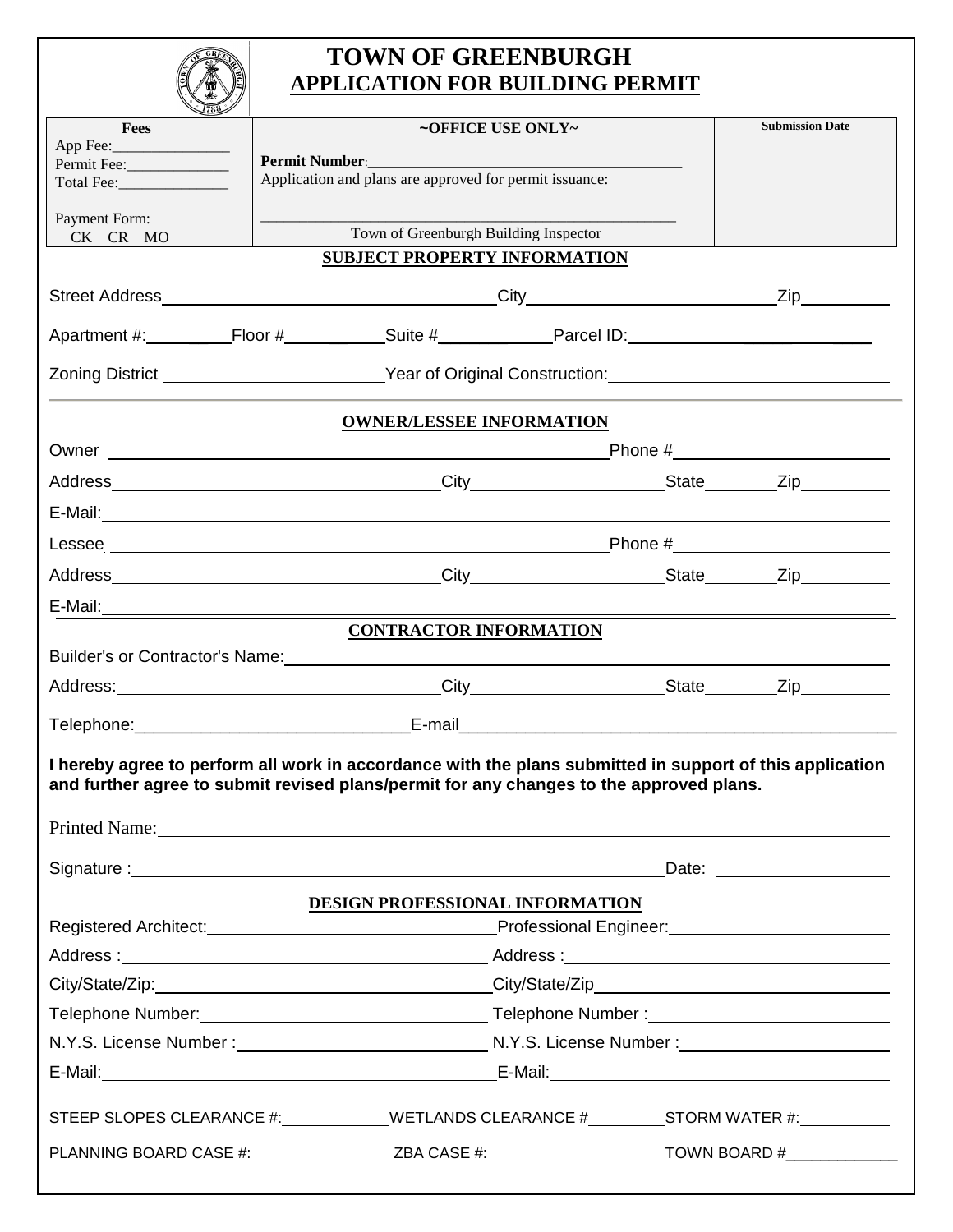| Private<br><b>SEWAGE DISPOSAL:</b><br>Public<br> Yes<br> No<br><b>FIRE SPRINKLER SYSTEM</b>                                                                                                                                                                                                                                                                                                                                                                                                                                                                                                                                        |  |  |  |  |
|------------------------------------------------------------------------------------------------------------------------------------------------------------------------------------------------------------------------------------------------------------------------------------------------------------------------------------------------------------------------------------------------------------------------------------------------------------------------------------------------------------------------------------------------------------------------------------------------------------------------------------|--|--|--|--|
| <b>Hay Bales</b><br><b>EROSION CONTROL:</b><br>Silt Fence<br>Other                                                                                                                                                                                                                                                                                                                                                                                                                                                                                                                                                                 |  |  |  |  |
|                                                                                                                                                                                                                                                                                                                                                                                                                                                                                                                                                                                                                                    |  |  |  |  |
| Type 1<br>Type 2<br>Type 3<br>J Type 4<br><b>CONSTRUCTION</b><br>Type 5<br><b>CLASSIFICATION</b><br>(Non-Combustible)<br>(Non-Combustible)<br>(Ext. Walls Non-Cmbst.) (Heavy Timber) (Wood Frame)<br>(Ref. Table 601)<br>1a<br>1b<br>2a <b>F</b><br>∏2b<br>3a<br>3b<br>丅 5b<br>4<br>5a l                                                                                                                                                                                                                                                                                                                                           |  |  |  |  |
| <b>Construction will utilize:</b><br>Truss Type Construction (TT)<br>Pre-Engineering Wood Construction (PW)<br><b>Timber Construction(TC)</b>                                                                                                                                                                                                                                                                                                                                                                                                                                                                                      |  |  |  |  |
| In the following areas:<br>Roof Framing (R)<br>Floor Framing and Roof Framing (FR)<br>Floor Framing (F)                                                                                                                                                                                                                                                                                                                                                                                                                                                                                                                            |  |  |  |  |
| USE AND OCCUPANCY CLASSIFICATION: (Refer to Chapter 3 of IBC)                                                                                                                                                                                                                                                                                                                                                                                                                                                                                                                                                                      |  |  |  |  |
| Hazardous Materials Stored on Site: $\Box$ No $\Box$ Yes if yes, attach list of materials and amounts to be stored                                                                                                                                                                                                                                                                                                                                                                                                                                                                                                                 |  |  |  |  |
| <b>RESIDENTIAL:</b><br><b>NEW BUILDING</b><br><b>ALTERATION</b><br><b>ADDITION</b><br>OTHER:                                                                                                                                                                                                                                                                                                                                                                                                                                                                                                                                       |  |  |  |  |
| <b>ONE-FAMILY</b><br><b>TWO-FAMILY</b><br>MULTI-FAMILY # of Units<br><b>Existing</b><br><b>Proposed</b>                                                                                                                                                                                                                                                                                                                                                                                                                                                                                                                            |  |  |  |  |
| Number of Bedrooms:                                                                                                                                                                                                                                                                                                                                                                                                                                                                                                                                                                                                                |  |  |  |  |
| Number of Full Bathrooms:                                                                                                                                                                                                                                                                                                                                                                                                                                                                                                                                                                                                          |  |  |  |  |
| Number of Powder Rooms:                                                                                                                                                                                                                                                                                                                                                                                                                                                                                                                                                                                                            |  |  |  |  |
| Unfinished<br>Finished<br>Unfinished<br>Finished<br>Attic                                                                                                                                                                                                                                                                                                                                                                                                                                                                                                                                                                          |  |  |  |  |
| Unfinished<br>Unfinished<br><b>Basement</b><br>Finished<br>Finished                                                                                                                                                                                                                                                                                                                                                                                                                                                                                                                                                                |  |  |  |  |
| <b>NON-RESIDENTIAL;</b>                                                                                                                                                                                                                                                                                                                                                                                                                                                                                                                                                                                                            |  |  |  |  |
| <b>ADDITION</b><br><b>ALTERATION</b><br>OTHER:<br><b>NEW BUILDING</b>                                                                                                                                                                                                                                                                                                                                                                                                                                                                                                                                                              |  |  |  |  |
| <b>OFFICE</b><br><b>MERCANTILE</b><br>STORAGE   OTHER<br>RETAIL                                                                                                                                                                                                                                                                                                                                                                                                                                                                                                                                                                    |  |  |  |  |
| DESCRIPTION OF WORK TO BE PERFORMED:                                                                                                                                                                                                                                                                                                                                                                                                                                                                                                                                                                                               |  |  |  |  |
|                                                                                                                                                                                                                                                                                                                                                                                                                                                                                                                                                                                                                                    |  |  |  |  |
|                                                                                                                                                                                                                                                                                                                                                                                                                                                                                                                                                                                                                                    |  |  |  |  |
|                                                                                                                                                                                                                                                                                                                                                                                                                                                                                                                                                                                                                                    |  |  |  |  |
|                                                                                                                                                                                                                                                                                                                                                                                                                                                                                                                                                                                                                                    |  |  |  |  |
|                                                                                                                                                                                                                                                                                                                                                                                                                                                                                                                                                                                                                                    |  |  |  |  |
| $\frac{1}{2}$<br><b>CONSTRUCTION COST:</b>                                                                                                                                                                                                                                                                                                                                                                                                                                                                                                                                                                                         |  |  |  |  |
| <b>AFFIDAVIT OF CONSTRUCTION COST</b>                                                                                                                                                                                                                                                                                                                                                                                                                                                                                                                                                                                              |  |  |  |  |
| This affidavit must be complete by the Design Professional if the estimates cost is \$20,000 or more OR for Legalizations                                                                                                                                                                                                                                                                                                                                                                                                                                                                                                          |  |  |  |  |
| I do hereby affirm and certify as follows: (i) I am an architect/engineer (circle one)<br>licensed by the State of New York; (ii) I have reviewed the plans, drawings and specifications for this application and am fully familiar<br>with the proposed construction; (iii) based on my training and experience, I estimate the total cost of construction including all labor, all<br>materials, all professional fees and all associated costs to be approximately \$___________________________, and (iv) pursuant to<br>Penal Law § 210.45, I acknowledge that a false written state made knowingly is a class A misdemeanor. |  |  |  |  |
| Date:                                                                                                                                                                                                                                                                                                                                                                                                                                                                                                                                                                                                                              |  |  |  |  |
| Sign and Affix Seal                                                                                                                                                                                                                                                                                                                                                                                                                                                                                                                                                                                                                |  |  |  |  |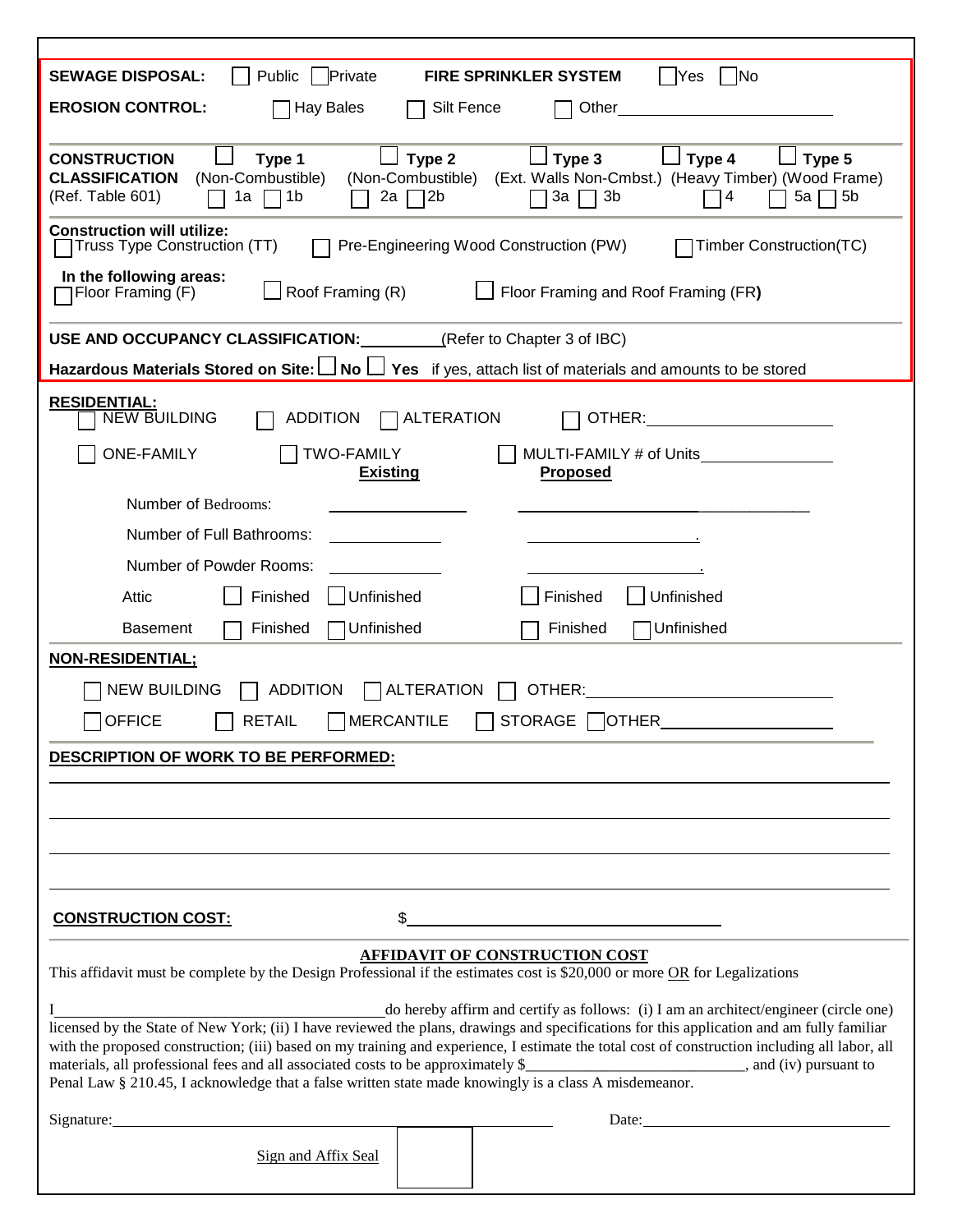

# **TOWN OF GREENBURGH Building Department**

**\*\*\*REQUIRED FOR ALL BUILDING PERMIT APPLICATIONS\*\*\***

# **AFFIDAVIT OF OWNERSHIP**

| State of New York (b)   |                                                                                                                                                                                                                                                                                                                                                                                                                    |  |
|-------------------------|--------------------------------------------------------------------------------------------------------------------------------------------------------------------------------------------------------------------------------------------------------------------------------------------------------------------------------------------------------------------------------------------------------------------|--|
| County of Westchester ) | $)$ ss.                                                                                                                                                                                                                                                                                                                                                                                                            |  |
|                         | being duly sworn, deposes and says that (s) he resides                                                                                                                                                                                                                                                                                                                                                             |  |
|                         |                                                                                                                                                                                                                                                                                                                                                                                                                    |  |
|                         | in the County of $\frac{1}{\sqrt{1-\frac{1}{\sqrt{1-\frac{1}{\sqrt{1-\frac{1}{\sqrt{1-\frac{1}{\sqrt{1-\frac{1}{\sqrt{1-\frac{1}{\sqrt{1-\frac{1}{\sqrt{1-\frac{1}{\sqrt{1-\frac{1}{\sqrt{1-\frac{1}{\sqrt{1-\frac{1}{\sqrt{1-\frac{1}{\sqrt{1-\frac{1}{\sqrt{1-\frac{1}{\sqrt{1-\frac{1}{\sqrt{1-\frac{1}{\sqrt{1-\frac{1}{\sqrt{1-\frac{1}{\sqrt{1-\frac{1}{\sqrt{1-\frac{1}{\sqrt{1-\frac{1}{\sqrt{1-\frac{1}{$ |  |
|                         | that (s) he is the owner in fee of all that piece or parcel of land situated and lying in the                                                                                                                                                                                                                                                                                                                      |  |
|                         |                                                                                                                                                                                                                                                                                                                                                                                                                    |  |
|                         |                                                                                                                                                                                                                                                                                                                                                                                                                    |  |
|                         |                                                                                                                                                                                                                                                                                                                                                                                                                    |  |
|                         | building permit in his/her/its behalf and that the statement of facts contained in said application are true                                                                                                                                                                                                                                                                                                       |  |
|                         | and that the work will be performed in the manner set forth in the application and in the plans and                                                                                                                                                                                                                                                                                                                |  |
|                         | specifications filed herewith and in accordance with all applicable laws, ordinances and regulations. I                                                                                                                                                                                                                                                                                                            |  |
|                         | further understand that the filing of this application is not a permit to commence construction.                                                                                                                                                                                                                                                                                                                   |  |

 $\overline{\phantom{a}}$  , and the contract of the contract of the contract of the contract of the contract of the contract of the contract of the contract of the contract of the contract of the contract of the contract of the contrac

Signature of Owner

Sworn to me before this \_\_\_\_\_\_\_\_\_\_\_

Day of \_\_\_\_\_\_\_\_\_\_\_\_\_\_\_\_\_\_20\_\_\_\_\_

\_\_\_\_\_\_\_\_\_\_\_\_\_\_\_\_\_\_\_\_\_\_\_\_\_\_\_\_\_\_\_ Notary Public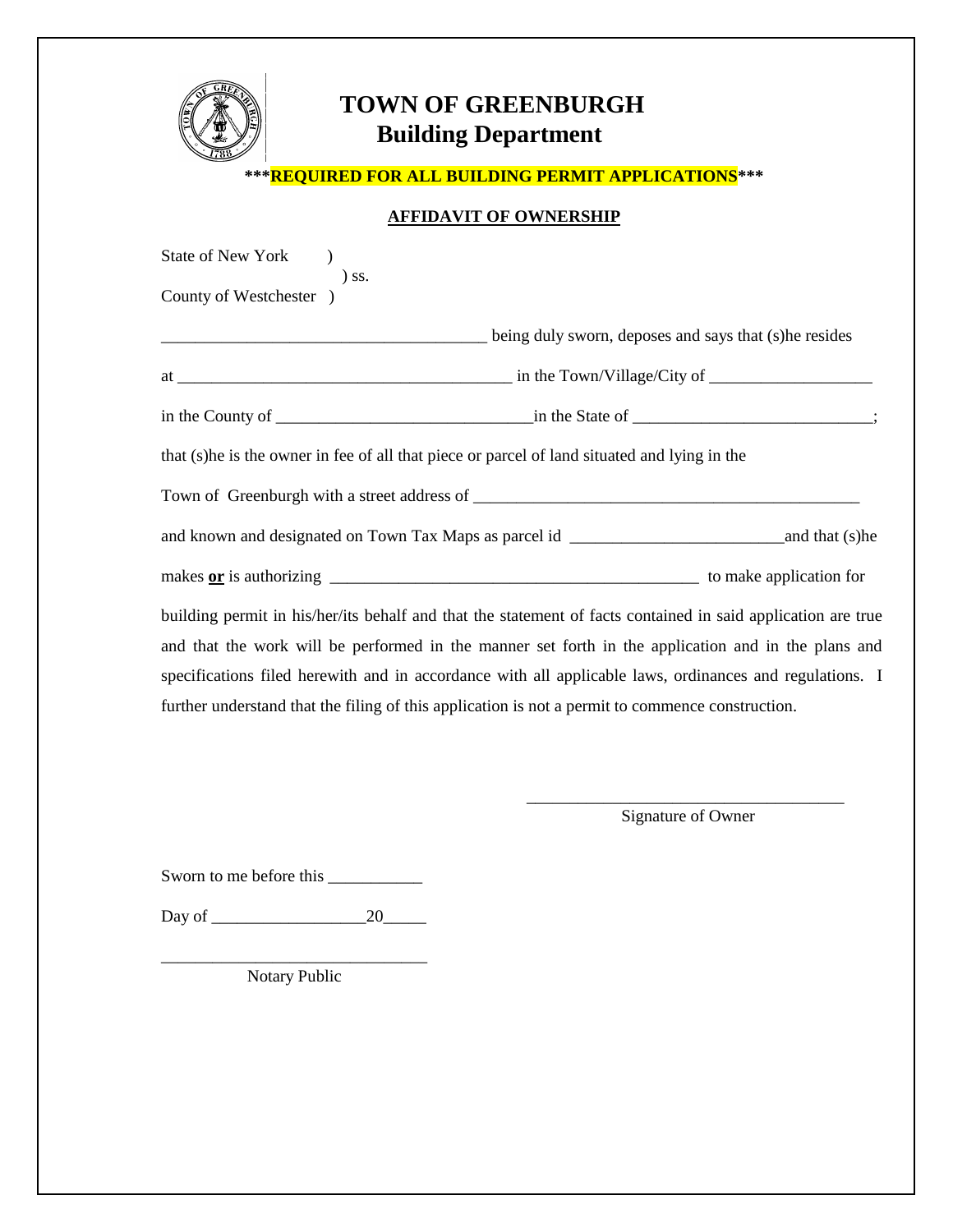*\*This Page is left intentionally blank\**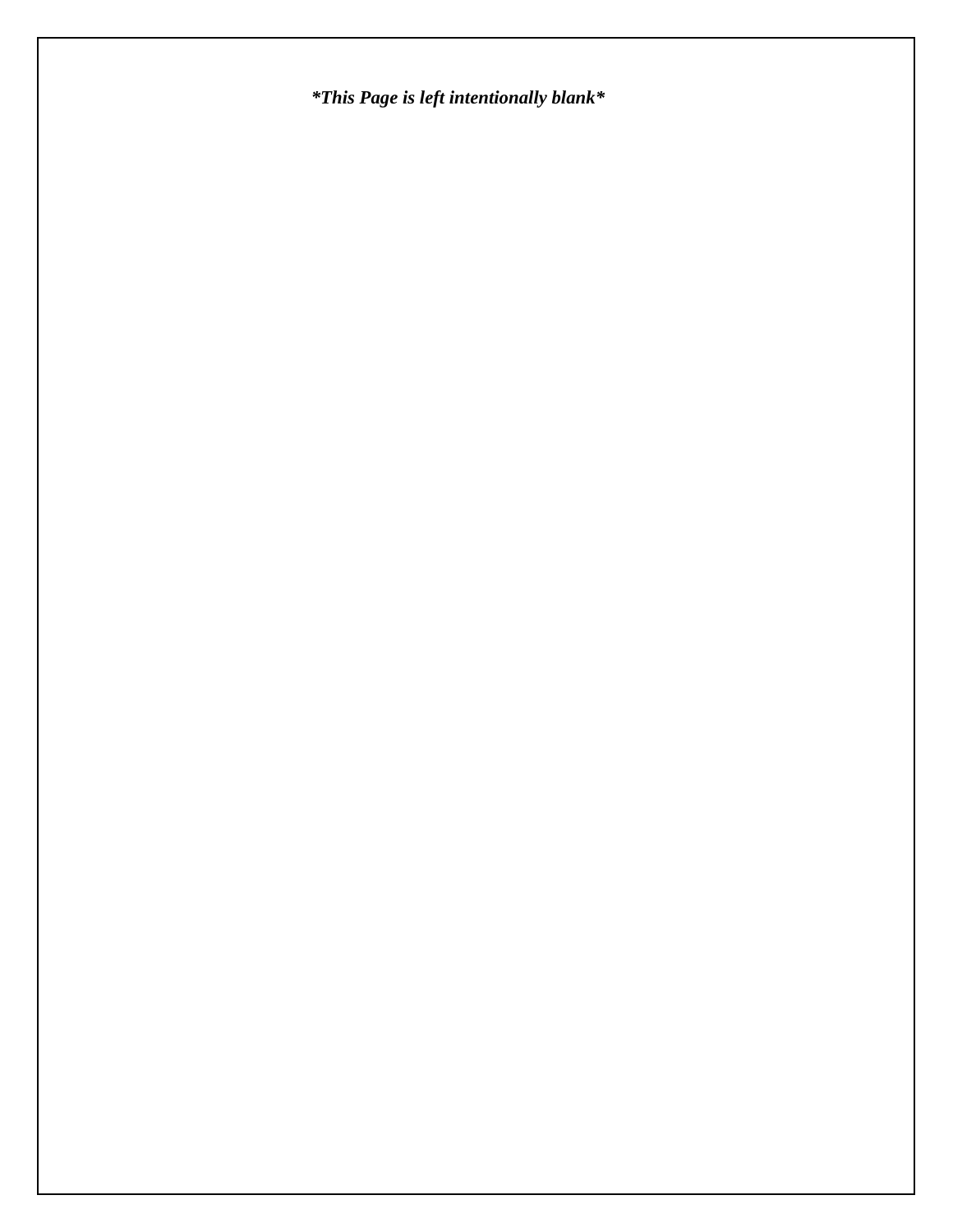

# **ZONING COMPLIANCE FORM**

This form must be completed, signed and sealed by the design professional

Date:\_\_\_\_\_\_\_\_\_\_\_\_ Property Address:\_\_\_\_\_\_\_\_\_\_\_\_\_\_\_\_\_\_\_\_\_\_\_\_\_\_\_\_\_\_\_

Preparer's Name:\_\_\_\_\_\_\_\_\_\_\_\_\_\_\_\_\_\_\_\_\_\_\_\_\_\_\_Zoning District:\_\_\_\_\_\_\_\_\_\_\_\_\_\_\_

| <b>COVERAGE REQUIREMENTS</b>                                                 |                  |                 |                 |  |  |  |
|------------------------------------------------------------------------------|------------------|-----------------|-----------------|--|--|--|
|                                                                              | <b>PERMITTED</b> | <b>EXISTING</b> | <b>PROPOSED</b> |  |  |  |
| <b>LOT AREA (IN SQ FT)</b>                                                   |                  |                 |                 |  |  |  |
| <b>BUILDABLE LOT AREA - (IN SQ FT)</b>                                       |                  |                 |                 |  |  |  |
| PRINCIPAL BUILDING COVERAGE<br>(IN PERCENT)                                  |                  |                 |                 |  |  |  |
| <b>IMPERVIOUS SURFACE COVERAGE</b><br>see definition on reverse (IN PERCENT) |                  |                 |                 |  |  |  |
| <b>TOTAL GROSS FLOOR AREA (FAR) see</b><br>definition on reverse (IN SQ FT)  |                  |                 |                 |  |  |  |
| YARD SETBACK - PRINCIPAL STRUCTURE                                           |                  |                 |                 |  |  |  |
|                                                                              | <b>PERMITTED</b> | <b>EXISTING</b> | <b>PROPOSED</b> |  |  |  |
| <b>FRONT</b> (IN FEET)                                                       |                  |                 |                 |  |  |  |
| <b>ONE SIDE (IN FEET)</b>                                                    |                  |                 |                 |  |  |  |
| <b>TOTAL OF TWO SIDES (IN FEET)</b>                                          |                  |                 |                 |  |  |  |
| <b>REAR</b><br>(IN FEET)                                                     |                  |                 |                 |  |  |  |
| YARD SETBACK - ACCESSORY STRUCTURE                                           |                  |                 |                 |  |  |  |
|                                                                              | <b>PERMITTED</b> | <b>EXISTING</b> | <b>PROPOSED</b> |  |  |  |
| TO PRINCIPAL BUILDING (IN FEET)                                              |                  |                 |                 |  |  |  |
| <b>SIDE</b> (IN FEET)                                                        |                  |                 |                 |  |  |  |
| <b>REAR (IN FEET)</b>                                                        |                  |                 |                 |  |  |  |
| PARKING/DRIVEWAY SETBACKS                                                    |                  |                 |                 |  |  |  |
|                                                                              | <b>PERMITTED</b> | <b>EXISTING</b> | <b>PROPOSED</b> |  |  |  |
| TO PRINCIPAL BUILDING (IN FEET)                                              |                  |                 |                 |  |  |  |
| <b>FRONT</b> (IN FEET)                                                       |                  |                 |                 |  |  |  |
| <b>ONE SIDE</b> (IN FEET)                                                    |                  |                 |                 |  |  |  |
| <b>TOTAL OF TWO SIDES (IN FEET)</b>                                          |                  |                 |                 |  |  |  |
| <b>REAR (IN FEET)</b>                                                        |                  |                 |                 |  |  |  |
| HEIGHT, PARKING SPACES, LOADING AREA                                         |                  |                 |                 |  |  |  |
|                                                                              | <b>PERMITTED</b> | <b>EXISTING</b> | <b>PROPOSED</b> |  |  |  |
| <b>TOTAL PARKING SPACES</b>                                                  |                  |                 |                 |  |  |  |
| <b>LOADING AREA</b>                                                          |                  |                 |                 |  |  |  |
| <b>BUILDING HEIGHT (IN FEET) see reverse</b>                                 |                  |                 |                 |  |  |  |
| <b>NUMBER OF STORIES</b>                                                     |                  |                 |                 |  |  |  |
| <b>TOTAL HEIGHT (IN FEET)</b>                                                |                  |                 |                 |  |  |  |